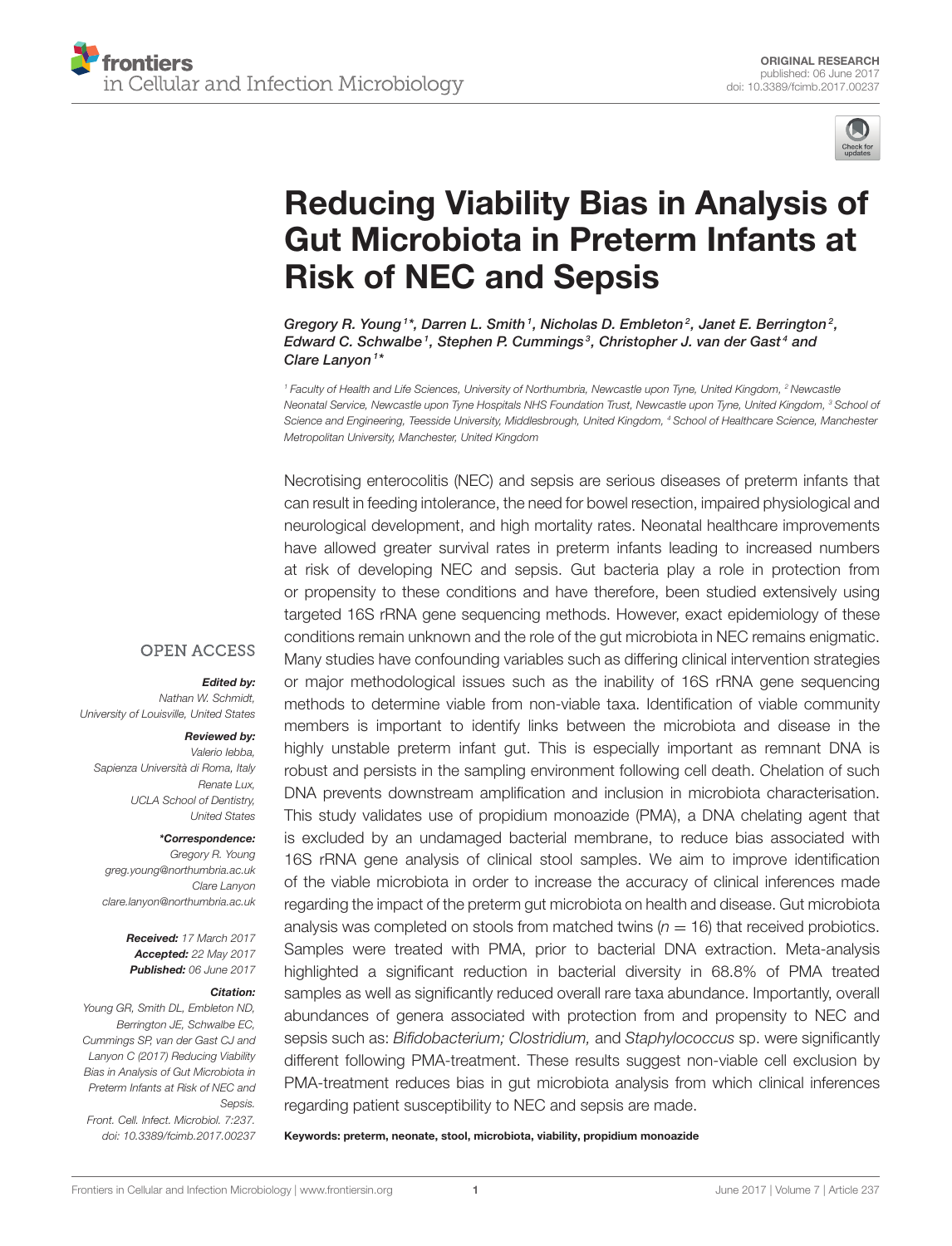# INTRODUCTION

Severely preterm infants (<32 weeks) have immature immune systems [\(Levy, 2007;](#page-8-0) [Strunk et al., 2011\)](#page-9-0), improperly formed intestinal lumen [\(Halpern and Denning, 2015\)](#page-8-1), and often feeding intolerance [\(Fanaro, 2013\)](#page-8-2). All such characteristics increase the risk of onset of nosocomial infection, necrotising enterocolitis (NEC), and sepsis [\(Gregory et al., 2011\)](#page-8-3). Outbreaks of NEC within the neonatal intensive care unit (NICU) [\(Boccia et al.,](#page-8-4) [2001\)](#page-8-4) and the absence of such diseases prior to bacterial colonization at birth suggest a key role of gut bacterial dysbiosis in these conditions. True causation is, however, very difficult to identify and compacted by complex to understand, highly turbulent community characteristics in the gut, probably in part affected by "routine" interventions of neonatal intensive care (antibiotic administration, feeding strategies, etc.) [\(Stoll et al.,](#page-9-1) [1996;](#page-9-1) [Hoy et al., 2000\)](#page-8-5).

Targeted 16S rRNA gene sequencing technologies are used to produce microbial metadata for entire populations of a biotope with superior depth, specificity and, most importantly, in significantly less time than previous culture-based or molecular methods [\(Weinstock, 2012\)](#page-9-2). In addition, the price of sequencing continues to decline [\(Caporaso et al., 2012\)](#page-8-6), providing further incentives for microbiologists to employ this technique. However, 16S rRNA gene sequencing does introduce inherent biases [\(von Wintzingerode et al., 1997\)](#page-9-3), including enrichment of particular bacterial groups before storage [\(Rochelle et al., 1994\)](#page-9-4), insufficient or preferential disruption of certain bacterial cells [\(Leff et al., 1995;](#page-8-7) Schneegurt et al., [2003\)](#page-9-5), introduction of sequencing artefacts such as chimeras [\(Wang and Wang, 1996\)](#page-9-6) and inability to exclude DNA from non-viable sources [\(Nocker et al., 2006;](#page-8-8) Nocker and Camper, [2009;](#page-8-9) [Rogers et al., 2013\)](#page-9-7). Persistence of non-viable DNA is due to the stability of the molecule, which enables DNA to remain in an environment long after the originating organism has died. DNA from non-viable bacterial cells (NVBCs) can persist in the lumen of the GI tract, resulting in identification during targeted 16S rRNA gene sequencing analyses. Such bias is especially important whilst studying the highly unstable (Koenig et al., [2011;](#page-8-10) [Bergstrom et al., 2014\)](#page-8-11), low diversity (Tuddenham and Sears, [2015\)](#page-9-8) gut bacterial communities of severely preterm infants. A technique to enable non-viable cell exclusion (NVCE), from such analyses is, therefore, an important and necessary requirement in order to reduce bias and improve the current understanding of bacterial taxa associated with NEC and sepsis.

PMA is a DNA chelating compound that cannot translocate across a viable cellular membrane [\(Nocker et al., 2007\)](#page-8-12). Nocker et al. [\(2006\)](#page-8-8), developed the use of Propidium Monoazide (PMA), for differentiation between viable and non-viable bacterial cells during targeted 16S rRNA gene sequencing microbiota analyses [\(Nocker et al., 2006;](#page-8-8) [Nocker and Camper, 2009;](#page-8-9) [Rogers et al.,](#page-9-7) [2013\)](#page-9-7). This process has been applied in microbial ecology studies of other environments, including wastewater samples (Nocker et al., [2007,](#page-8-12) [2010\)](#page-8-13), human oral cavities [\(Sanchez et al., 2013\)](#page-9-9), human adult faeces [\(Bae and Wuertz, 2009;](#page-8-14) Fujimoto and Watanabe, [2013\)](#page-8-15), the cystic fibrosis lung [\(Rogers et al., 2010;](#page-9-10) [Nguyen et al., 2016\)](#page-8-16), and other lower lung respiratory infections [\(Rogers et al., 2013\)](#page-9-7). The technique, however, has not yet been validated for use in the unique biotope of preterm infant stool despite vast quantities of research being published regarding this microbiota [\(Mshvildadze et al., 2010;](#page-8-17) [Mai et al., 2011;](#page-8-18) Torrazza et al., [2013;](#page-9-11) [McMurty et al., 2015\)](#page-8-19). Furthermore, no studies so far have validated combining PMA treatment of this sample type in conjunction with the Schloss method for paired end targeted 16S rRNA gene sequencing [\(Kozich et al., 2013\)](#page-8-20).

This study aims to identify and alleviate the bias associated with non-viable bacterial DNA inclusion in studies of the gut microbiota of significantly preterm infants at risk of NEC and sepsis. In doing so we hope to increase the accuracy of microbiota characterization in patients at risk of NEC and sepsis, therefore improving the quality of clinical inferences made in relation to the conditions.

The effects of PMA treatment were assessed by comparing bacterial richness, diversity, and community structure as well as individual taxa abundances within PMA-treated and untreated frozen stool samples ( $n = 16$ ) when assessed using targeted paired end sequencing of the 16S rRNA gene.

#### MATERIALS AND METHODS

Faecal samples were collected when available from day of life 43–81 from a set of significantly preterm twins born  $25(+2)$ weeks gestation and at ≤710 g, enrolled on the SERVIS study at the Royal Victoria Infirmary NICU, Newcastle upon Tyne, England, with ethical permission (NRES Committee North East—Newcastle & North Tyneside 2). Both patients were administered Infloran<sup>®</sup> (Laboratorio Farmaceutico SIT, Mede, PV, ITA) probiotic supplements throughout the course of the sampling period (Bifidobacterium bifidum, Lactobacillus acidophilus). Stool was collected in sterile glass pots with sealed lids and frozen immediately on the ward. Batch collection and transportation to freezers at Northumbria University followed. Samples were stored at −80◦C until PMA treatment and DNA extraction for analysis.

#### PMA Treatment and DNA Extraction

PMA was supplied by Biotium (Hayward, CA, USA), and dissolved in dimethyl sulfoxide to a stock concentration of 20 mM. Faecal samples were homogenised in 2.5 ml PBS per 0.1 g of stool  $(\leq 0.5 \text{ g})$ , and centrifuged. The centrifuged pellet was resusupended in 2 ml PBS and split evenly to facilitate PMA-treated and untreated conditions per sample. PMA stock solution was added to a final concentration of  $50 \mu$ M in treated samples and the equivalent volume of PBS was added to untreated samples. PMA cross-linking was initiated by 30 min incubation on ice, in the dark with occasional mixing. Following this, samples were exposed to blue LED light at 464 nm during 30-s intervals for a total of 2 min. After light exposure, samples were centrifuged at  $10,000 \times g$ for 5 min. The supernatant was discarded and DNA extracted from the cellular pellet using MoBio PowerLyzer PowerSoil DNA Isolation Kit (Carlsbad, CA, USA), as per manufacturer's instructions.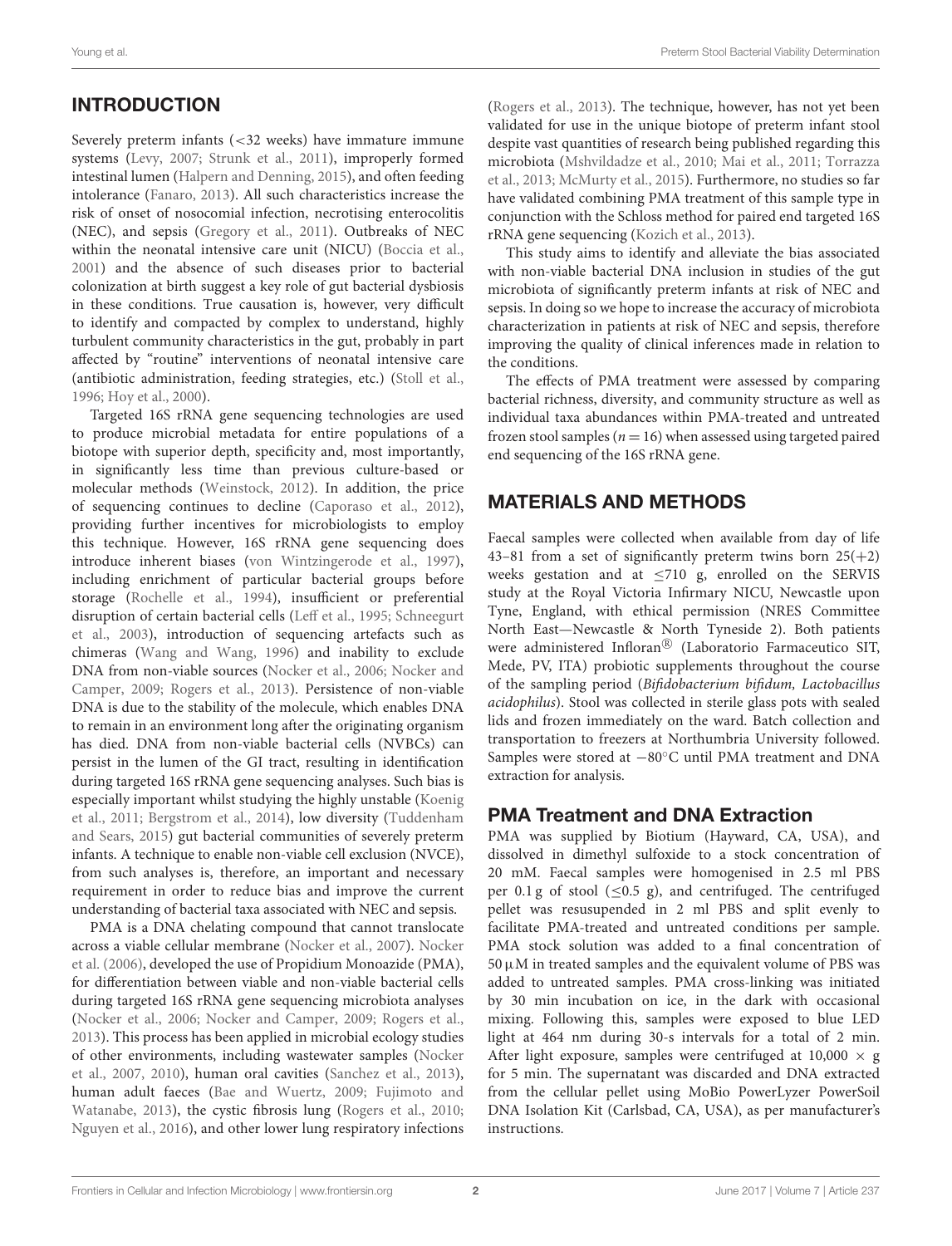#### Nested PCR Protocol and MiSeq Analysis

Prior to paired end targeted 16S rRNA gene analysis, extracted viable DNA was amplified by PCR. Nested PCR was employed in this scenario not to increase copy number prior to sequencing but to increase impact of PMA-intercalation of DNA by blocking amplification of the whole 16S rRNA gene sequence prior to targeted sequencing of the shorter V4 region. [Banihashemi et al.](#page-8-21) [\(2012\)](#page-8-21) showed that amplification of a 200 bp fragment failed to omit dead cell signals fully from DNA based community analyses. Universal bacterial 16S rRNA gene specific primers 27f [\(Lane,](#page-8-22) [1991\)](#page-8-22), and 1,492r [\(Turner et al., 1999\)](#page-9-12) were used under the following conditions: initial denaturation at 95◦C for 5 min then 25 cycles of 30 s denaturation at 95◦C; primer annealing at 44.5◦C for 30 s; elongation at 72◦C for 30 s then a final elongation at 72◦C for 10 min.

PCR products were serially diluted 1:10 and paired end targeted analysis of V4 regions of the 16S rRNA gene was performed as described by [Kozich et al. \(2013\)](#page-8-20), on the Illumina MiSeq using primers described by [Caporaso et al. \(2011\)](#page-8-23). MiSeq  $250 \times 2$  chemistry was used to perform the targeted 16S rRNA sequencing.

## Analysis

Sequence reads with phred-score ≥Q30 were trimmed, merged and processed in Mothur [\(Schloss et al., 2009\)](#page-9-13), following the MiSeq SOP. Number of sequences passing Q30 in each sample are illustrated in Figure S1. Reads with phred-score <Q30 were not included in analysis. Uncorrected pairwise distances were calculated before clustering sequences in to OTUs using average neighbor joining, as recommended by [Schloss and Westcott](#page-9-14) [\(2011\)](#page-9-14). The same sequence reads were also submitted to the EBI ENA database for analysis (study accession PRJEB10326; [http://www.ebi.ac.uk/ena/data/view/PRJEB10326\)](http://www.ebi.ac.uk/ena/data/view/PRJEB10326).

Singletons were not removed from analysis to allow identification of PMA-treatment on all rare taxa identified by targeted sequencing. Normalization was not performed by rarefaction or subsampling due to the nature of the investigation. Instead relative abundances of individual taxa per sample were calculated. This is because the impact of PMA NVCE was assessed by omission of sequence reads from the community, therefore the absence of any sequence read was as informative as the presence of the same.

Per sample richness and beta-diversity was calculated using R statistical software [\(R\\_Core\\_Team., 2014\)](#page-9-15) and the vegan package for community ecology [\(Oksanen et al., 2015\)](#page-8-24). Metaanalysis [\(Borenstein et al., 2009\)](#page-8-25) was used to compare results by treatment condition. Meta-analysis has previously been used to quantify the effect of PMA-treatment on bacterial communities of expectorated CF sputum samples [\(Rogers et al., 2013\)](#page-9-7), allowing direct comparison of the effect of PMA-treatment between paired and unpaired samples by comparing effect size, rather than comparing means of highly variable individual samples by t-test. Each microbiota was randomly sub-sampled with bootstrapping  $n = 1,000$  times. Standard error was reported.

SIMPER comparison of individual taxa relative abundance per treatment condition was performed using PAST [\(Hammer et al.,](#page-8-26) [2001\)](#page-8-26). Significance of results was calculated and plotted using R statistical software.

Comparison of non-frozen and frozen stool microbiotas was performed using ANOSIM and unconstrained Morisita–Horn cluster analysis.

# RESULTS

Stool samples from a set of significantly preterm twins (25+2 weeks gestation) ( $n = 16$ ) receiving Infloran<sup>®</sup> probiotic supplements were subjected to PMA-treatment for comparison to an untreated control of each sample. 16S rRNA gene sequencing identified a total of 161 individual taxa producing  $4.72 \times 10^6$  total reads from 16  $\times$  2 samples.

#### Identification of Common and Rare Taxa

To identify differences between common and rare taxa in PMA-treated and untreated conditions distribution abundance relationship plots were produced (**[Figure 1](#page-3-0)**).

Significant positive distribution abundance relationships were observed between taxa abundance and persistence of taxa across samples in both treatment conditions (untreated:  $r^2 = 0.58$ ,  $n =$ 120,  $P = <0.001$ ; PMA-treated:  $r^2 = 0.72$ ,  $n = 97$ ,  $P = <0.001$ ). Using this relationship, taxa in the upper quartile of occupancy (≥75% samples), in each treatment condition were classified as common, the remaining taxa were classified as rare.

Distribution of taxa appeared more even in the PMA-treated condition: fewer ubiquitous taxa dominate the communities in the PMA-treated condition (2 taxa); compared to the untreated condition (6 taxa).

In untreated sample conditions 6 taxa were identified as common, all of which were observed in every sample. Bifidobacterium, Enterococcus, 2 Clostridia spp., a Veillonella and an unclassified Enterobacteriaceae accounted for 77.9% of the total community member sequences. In PMA-treated samples, 8 common taxa were identified, comprising 82.2% of total community member sequences however of these, only 2 (Bifidobacterium and Enterococcus) were found in all samples. Anaerococcus and Finegoldia sp. were identified as common in PMA-treated samples but not in untreated samples.

### Effect of PMA Treatment on Bacterial Richness and Diversity

Due to the large coverage variability between the stool sample communities ( $m = 1.47 \times 10^5$ ,  $SD = 1.26 \times 10^5$ ), metaanalysis was used to identify the effect size of PMA-treatment on microbiota composition by bacterial OTU richness (O∗); Shannon diversity index (H′ ); and Inverse Simpson's diversity index (1/D).

Bacterial OTU richness was variable between stool samples of the same treatment condition (untreated  $m = 9.1 \pm 2.7$ , PMAtreated  $m = 8.8 \pm 1.9$ ). The effect of PMA-treatment on O\* was only once greater than the significance threshold (0.2), and showed no directional consistency (**[Figure 2](#page-3-1)**).

Like richness, bacterial diversity also varied between individual stool samples in the same treatment condition (**[Table 1](#page-3-2)**).

Meta-analysis showed negative effect sizes of PMA-treatment on bacterial diversity in 71.9% of samples, of which 73.9% were highly significant (>0.8) (**[Figures 3](#page-4-0)**, **[4](#page-4-1)**). Significant negative mean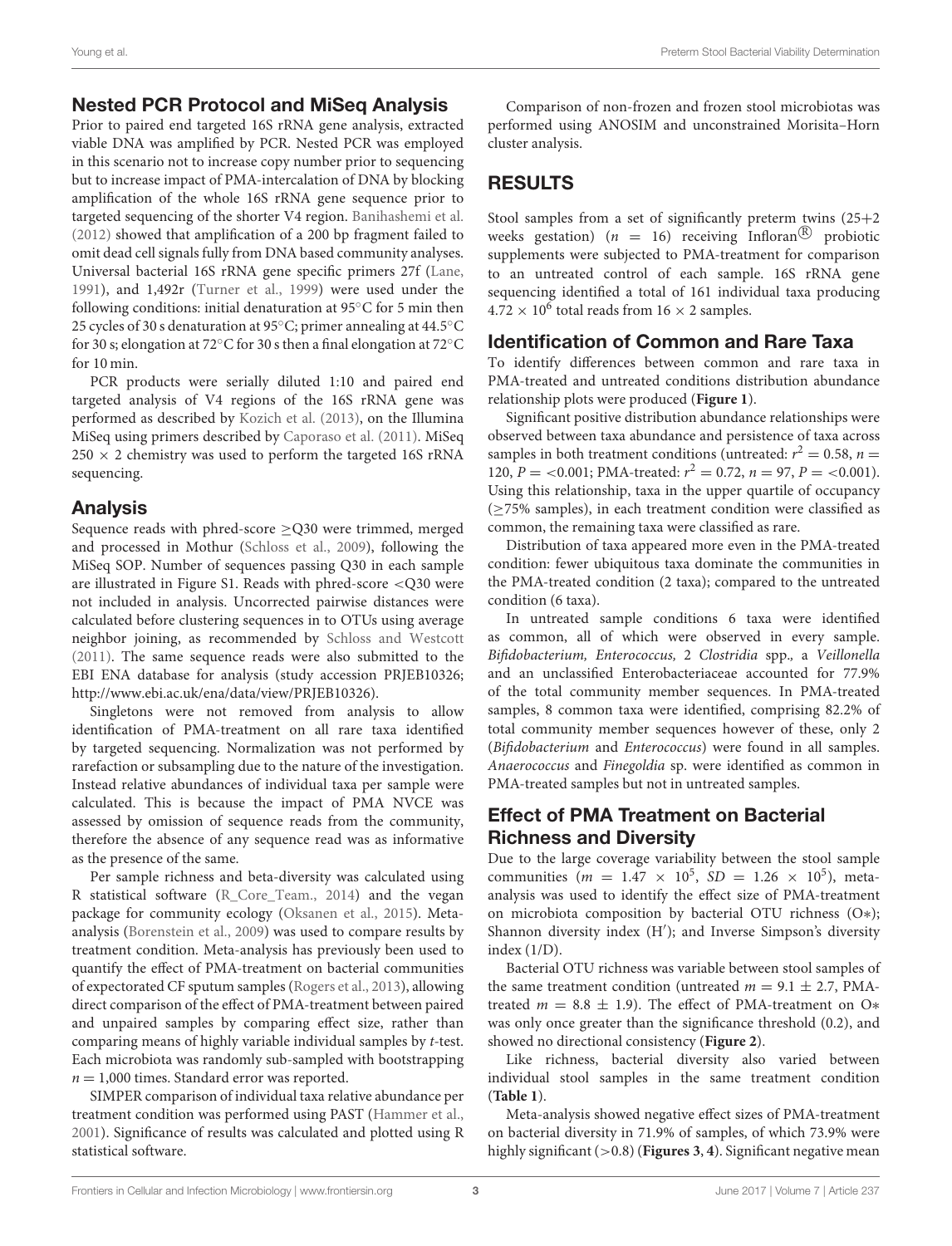

<span id="page-3-0"></span>FIGURE 1 | The number of samples in which taxa were observed plotted against mean taxa abundance (log10 scale) in untreated sample (A), and PMA-treated sample (B), conditions [(A:  $r^2 = 0.58$ ; P = <0.001), (B:  $r^2 = 0.72$ ; P = <0.001)]. Common taxa (>75% sample occupancy) are plotted square, rare samples (<75%) sample occupancy) are plotted circle.



<span id="page-3-1"></span>FIGURE 2 | (A) Bootstrapped  $(n = 1,000)$  O\* values for untreated (hollow points), and PMA-treated (solid points) conditions of all samples (1–16). Error bars are included. (B) Hedges' d effect size of PMA-treatment on O\* of all samples (1-16). Positive effect was observed in 50% of samples. Sample 6 was the only observed effect size >0.2 (small effect).

<span id="page-3-2"></span>**TABLE 1** | Mean and standard deviation for Shannon and inverse Simpson diversity indices for PMA-treated and untreated conditions.

|                 | Diversity index |      |                       |           |  |
|-----------------|-----------------|------|-----------------------|-----------|--|
|                 | Shannon (H')    |      | Inverse Simpson (1/D) |           |  |
|                 | Mean            | SD   | Mean                  | <b>SD</b> |  |
| PMA-treated     | 1.13            | 0.32 | 2.64                  | 0.95      |  |
| Non-PMA-treated | 1.30            | 0.16 | 2.99                  | 0.50      |  |
| $P$ -value      | ${<}0.05$       |      |                       | >0.05     |  |

overall effect sizes on both measures of diversity were observed following PMA-treatment (m:  $H' = -0.95$ ;  $1/D = -1.23$ ).

#### Effect of PMA-Treatment on Individual Bacterial Taxa Abundance

To investigate the effect of PMA-treatment on observable abundance values of individual taxa relative sequence abundance was calculated. Initial analysis of the PMA-treatment effect on individual taxa abundance within the bacterial communities of stools was performed by SIMPER (**[Table 2](#page-5-0)**). SIMPER provides an insight in to the variance, expressed as a percentage, between abundance of taxa from the untreated group and the PMAtreated group.

**[Table 2](#page-5-0)** illustrates which taxa contributed greatest to dissimilarity of common and rare community structures between untreated and PMA-treated conditions.

Greater average dissimilarity is observed in rare (83.21%), than common (42.87), taxa. The taxon labelled Escherichia\_shigella by the SILVA database [\(Quast et al., 2013\)](#page-9-16) appears to contribute to the average dissimilarity between non-PMA and PMA treated conditions most (63.45%), in spite of a mean abundance difference of only 1.3%. This contrasts with other taxa such as Bifidobacterium and Enterococcus, for which lower average dissimilarities of 15.20 and 12.25 are observed, however much greater mean abundance differences of 14.6 and 14.8 are found, respectively. This incongruence could be explained by variation in abundance of individual taxa between samples within the same condition. The SD of Escherichia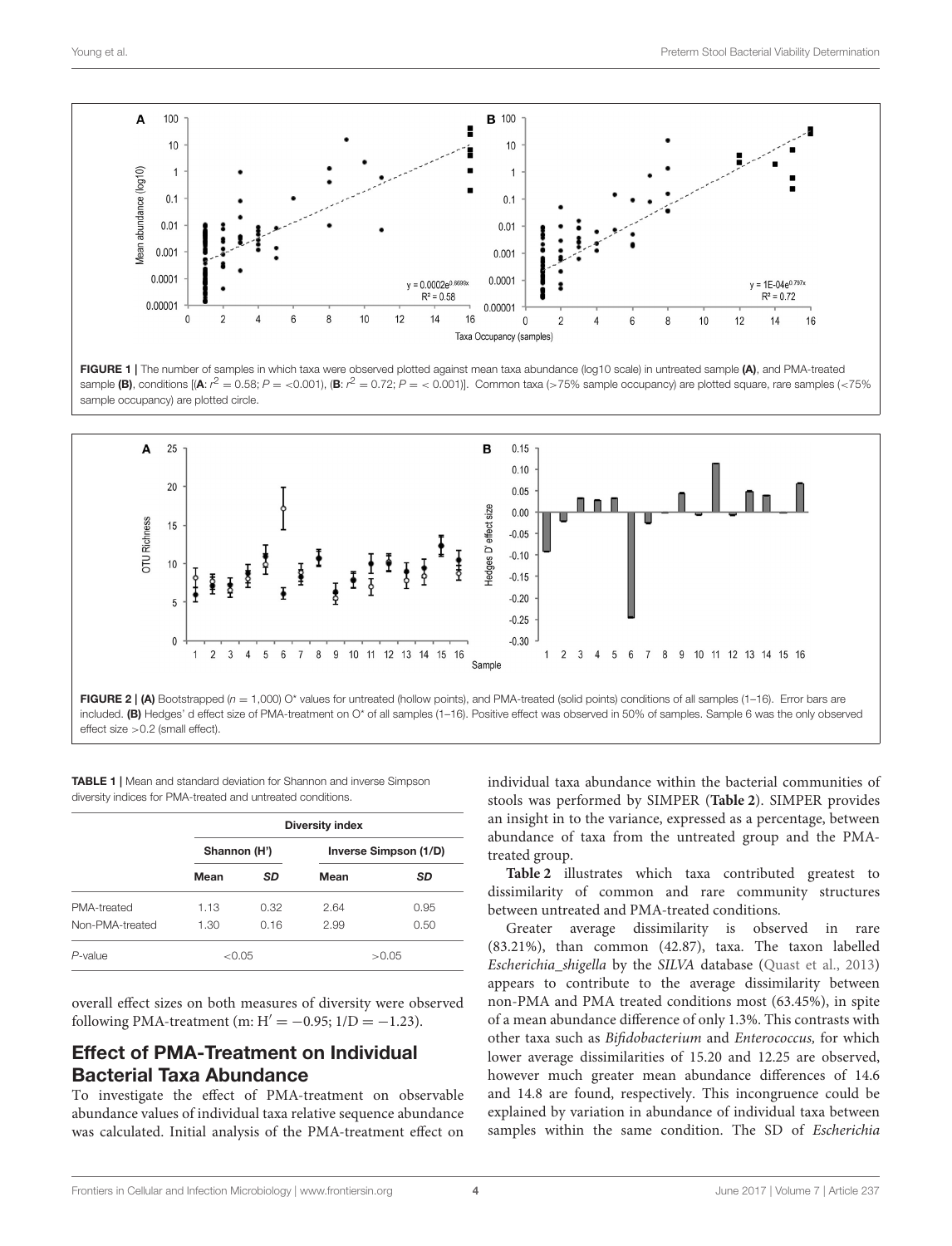

<span id="page-4-0"></span>FIGURE 3 | (A) Bootstrapped  $(n = 1,000)$  Shannon diversity index values for untreated (hollow points), and PMA-treated (solid points), conditions for all samples (1–16). Standard error bars are included. (B) Hedges' d effect size of PMA-treatment on Shannon diversity index values of all samples (1–16). Seventy-five percentage of samples exhibit significant (>0.8) effect size, 75% of which are negative.



<span id="page-4-1"></span>index values of all samples (1–16). 68.8% samples exhibit significant (>0.8) effect size. 72.3% of which are negative rare (B) taxa.

abundance is much greater (untreated:  $m = 16.2$ ,  $SD = 18.2$ ; PMA-treated:  $m = 14.9$ ,  $SD = 24.3$ ), than that of *Bifidobacterium* (untreated:  $m = 41.1$ ,  $SD = 15.2$ ; PMA-treated:  $m = 26.5$ , SD  $=$  19.5), or *Enterococcus* (untreated:  $m = 25.0$ ,  $SD = 10.2$ ; PMA-treated:  $m = 39.8$ ,  $SD = 14.0$ ).

To normalise for this variance Wilcoxon rank sum tests were performed to assess the similarities of mean abundance for each taxon in both conditions as identified by SIMPER analysis. The same means were used to calculate a fold change in taxa abundance between the two conditions and both parameters were plotted on a volcano plot (**[Figure 5](#page-5-1)**).

The majority of taxa showed substantial fold changes in abundance following PMA-treatment; however only 6 of these fold changes pass the significance threshold  $(P < 0.05)$ : Bifidobacterium; Enterobacteriaceae; Enterococcus; Clostridium; Actinomyces; and Peptoniphilus sp.

In untreated conditions Bifidobacterium and Enterobacteriaceae sp. abundances are significantly greater while Enterococcus, Clostridium, Peptoniphilus, and Actinomyces sp. abundances are significantly lower. This suggests that the presence of non-viable DNA originating from highly abundant species such as Bifidobacteria and Enterobacteriaceae could potentially mask that of less abundant species such as Enterococcus, Clostridium, Peptoniphilus, and Actinomyces sp.

As volcano plots (**[Figure 5](#page-5-1)**) only represent fold change in abundance for taxa present in both sample conditions, rank abundance plots (**[Figure 6](#page-6-0)**) were generated to illustrate abundance of taxa identifiable in only one treatment condition.

Fewer taxa were observed PMA-treated than untreated sample conditions. Of 111 total taxa present in only one condition 68 (61.3%), were present in untreated samples while only 43 (38.7%), were present in PMA-treated samples, representing a 22.6% reduction in presence of taxa measurable in only one condition. Levels of 2 rare taxa (Staphylococcus and Phenylobacterium), were observable at levels > 0.09% sequence abundance (almost 10 fold more than all other taxa observable in only one treatment condition), following PMA-treatment. These taxa were completely masked in the untreated condition. All other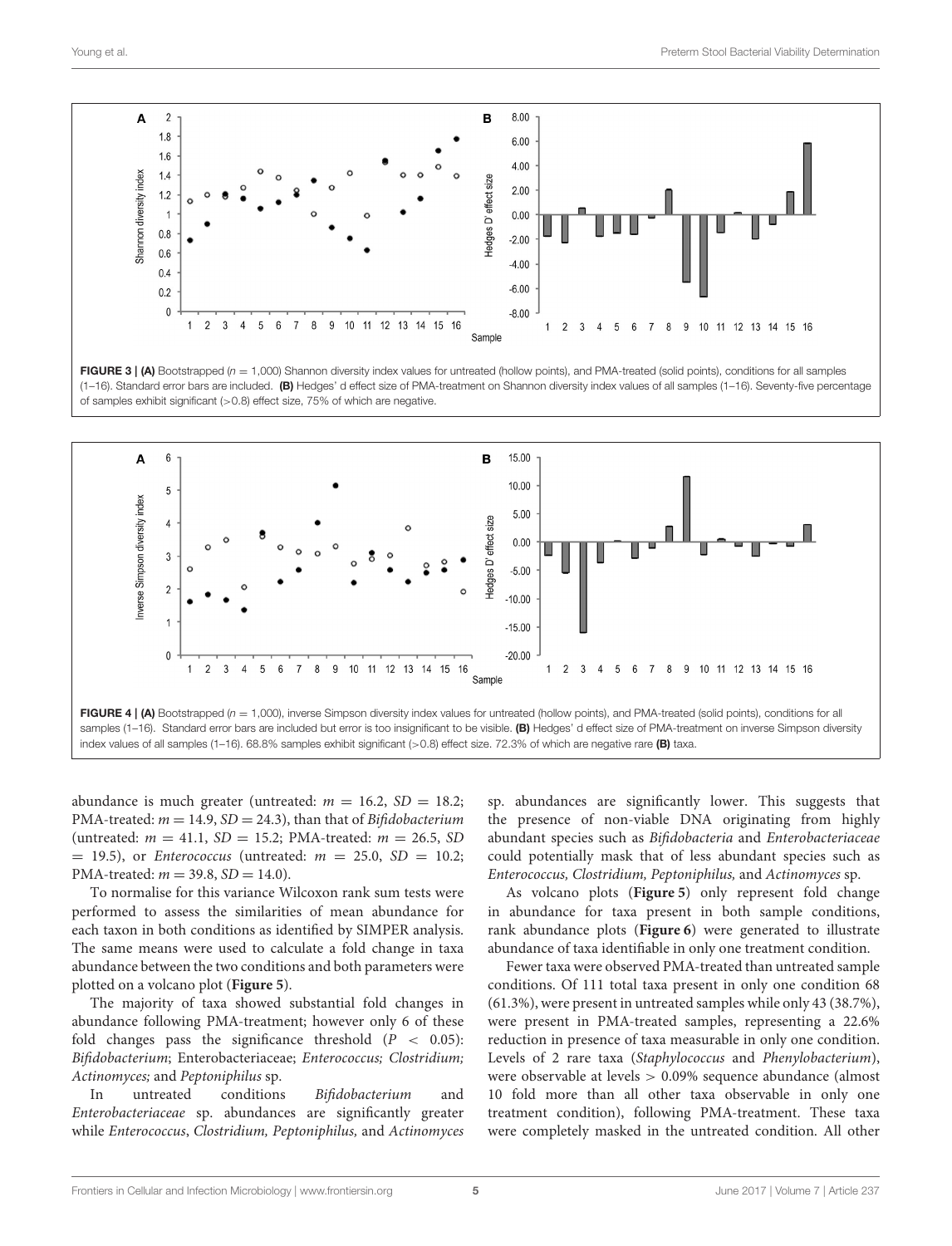#### <span id="page-5-0"></span>TABLE 2 | SIMPER analysis of common (A) and rare (B) taxa.

| Average dissimilarity between conditions = $42.87$ |                        |                    |              | Non-PMA-treated | <b>PMA-treated</b> |  |
|----------------------------------------------------|------------------------|--------------------|--------------|-----------------|--------------------|--|
| Taxon                                              | Av. dissim             | Contrib. %         | Cumulative % | Mean abund, 1   | Mean abund, 2      |  |
| (A)                                                |                        |                    |              |                 |                    |  |
| Bifidobacterium                                    | 15.20                  | 35.44              | 35.44        | 41.1            | 26.5               |  |
| Enterococcus                                       | 12.23                  | 28.52              | 63.96        | 25.0            | 39.8               |  |
| Clostridium 1                                      | 4.60                   | 10.74              | 74.70        | 4.0             | 6.6                |  |
| Enterobacteriaceae; unclassified                   | 4.03                   | 9.41               | 84.11        | 6.6             | 0.6                |  |
| Anaerococcus*                                      | 3.25                   | 7.58               | 91.68        | 2.2             | 4.2                |  |
| Finegoldia*                                        | 1.75                   | 4.08               | 95.76        | 1.3             | 2.3                |  |
| Clostridium 2                                      | 1.08                   | 2.51               | 98.27        | 0.2             | 1.9                |  |
| Veillonella                                        | 0.74                   | 1.73               | 100.00       | 1.1             | 0.2                |  |
| Average dissimilarity between conditions = $83.21$ | <b>Non-PMA-treated</b> | <b>PMA-treated</b> |              |                 |                    |  |
| (B)                                                |                        |                    |              |                 |                    |  |
| Escherichia_Shigella                               | 52.81                  | 63.46              | 63.46        | 16.2            | 14.9               |  |
| Peptoniphilus                                      | 11.07                  | 13.3               | 76.76        | 0.576           | 1.41               |  |
| Actinomyces                                        | 6.88                   | 8.267              | 85.03        | 0.389           | 0.75               |  |
| Streptococcus                                      | 4.087                  | 4.911              | 89.94        | 0.986           | 0.0157             |  |
| Staphylococcus                                     | 1.378                  | 1.656              | 91.59        | $\circ$         | 0.15               |  |
| Phenylobacterium                                   | 1.333                  | 1.602              | 93.2         | 0               | 0.0939             |  |

Cut-off value set at taxa contributing  $\lt 1\%$  to dissimilarity between treatment conditions.

\*Denotes taxa only attributed common status in PMA-treated condition.

Cut-off set at taxa contributing <1% to dissimilarity between treatment conditions.



<span id="page-5-1"></span>taxa are blue and labelled. Rare taxa are red.

taxa abundances were reduced to <0.009% following PMAtreatment. A significant difference between mean abundances of rare taxa presence between untreated ( $m = 0.0052$ ), and PMAtreated ( $m = 0.0012$ ), sample conditions ( $P = <0.001$ ), was observed. This suggests that performing gut microbiota analysis of frozen stool by paired end targeted 16S rRNA gene sequencing without PMA-treatment could fail to identify presence of rare community members due to significant background sequence noise origniating from non-living taxa. This could explain the significant overall reduction in mean bacterial diversity following PMA-treatment observed in meta-analysis (**[Figures 3](#page-4-0)**, **[4](#page-4-1)**). Principle coordinate analysis of sample communities was also performed based on Bray-Curtis dissimilarity of taxa abundances (Figure S2).

To confirm the differences observed were due to genuine viable differences in the sample microbiota rather than bacterial cell death during freezing (−80◦C) one further stool sample was split ( $n = 10$ ). The microbiota of frozen and non-frozen samples in untreated and PMA-treated conditions were compared. Overall 4.04  $\times$  10<sup>6</sup> reads were recorded from 10  $\times$  2 samples  $(m = 2.02 \times 10^5)$ . Sample storage had an insignificant effect on observed Bray–Curtis community similarity between treatment conditions (**[Table 3](#page-6-1)**), and no separation by PMA-treatment within storage groups was observed (Figure S3). This data further supports [Shaw et al. \(2016\)](#page-9-17), findings suggesting freeze storage of severely preterm stool samples does not significantly impact the gut microbiota observed with or without PMA-treatment.

#### **DISCUSSION**

The gut microbiota of significantly preterm infants held within the neonatal intensive care unit has been previously identified to be extremely changeable [\(Koenig et al., 2011;](#page-8-10) Bergstrom et al., [2014\)](#page-8-11). Microbial communities colonising this biotope are challenged by frequent antibiotic intervention [\(Craft et al., 2000\)](#page-8-27), administration of probiotics [\(AlFaleh and Anabrees, 2014\)](#page-8-28),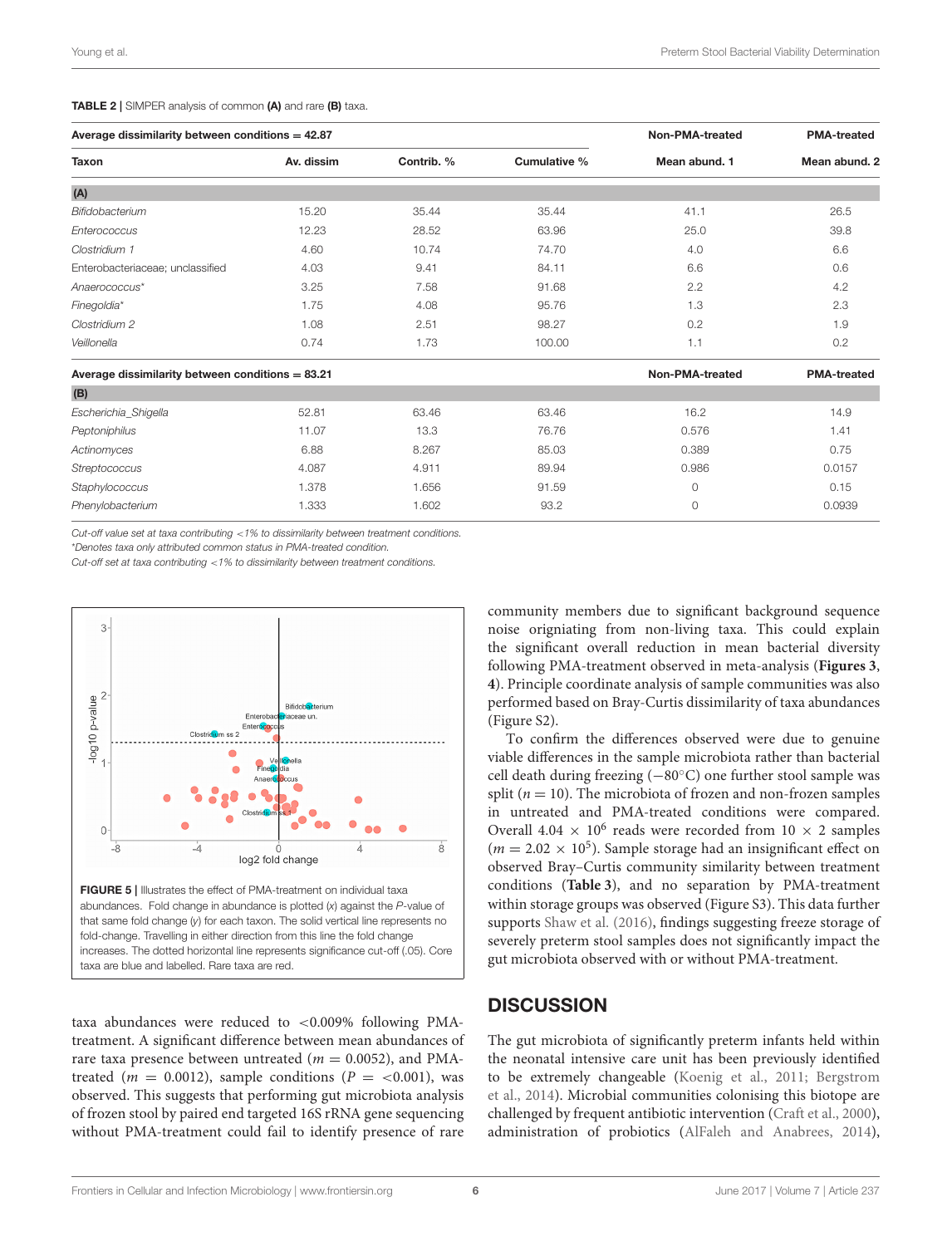

<span id="page-6-1"></span><span id="page-6-0"></span>TABLE 3 | P-values associated with ANOSIM analysis comparing Bray Curtis dissimilarity between frozen and non-frozen samples in control and PMA-treated sample conditions.

|                 | ANOSIM $\times$ groups (Bray-Curtis) |                   |                           |                          |
|-----------------|--------------------------------------|-------------------|---------------------------|--------------------------|
|                 | Frozen<br><b>CTRL</b>                | <b>Frozen PMA</b> | Non-frozen<br><b>CTRL</b> | Non-frozen<br><b>PMA</b> |
| Frozen CTRL     |                                      | > 0.1             | < 0.01                    | < 0.01                   |
| Frozen PMA      | > 0.1                                |                   | < 0.01                    | < 0.01                   |
| Non-frozen CTRL | $<$ 0.01                             | < 0.01            |                           | > 0.5                    |
| Non-frozen PMA  | $<$ 0.01                             | < 0.01            | > 0.5                     |                          |

fluctuating pH due to the use of proton pump inhibitors (Omari et al., [2007,](#page-8-29) [2009\)](#page-9-18), and gut lumen and immune system maturation [\(Israel, 1994;](#page-8-30) [Levy, 2007;](#page-8-0) [Strunk et al., 2011\)](#page-9-0). All of these factors complex the first months of a newborn infant's life, thereby it is considered the most unstable with respect to microbiota composition. In order for clinicians to accurately assess the requirement for, and effect of, intervention strategies on infant microbial populations the analysis techniques used must be able to reliably quantify unbiased and viable microbiotas.

Currently techniques either cannot provide results within a short turnaround time at a sufficient phylogenetic resolution to assess the diversity in the gut (bacterial culture), or fail to differentiate viable from non-viable community members (Q-PCR). While RNA sequencing enables exclusive identification of genes actively transcribed by viable cells there are downstream issues regarding storage and contaminating RNAses [\(Zheng et al.,](#page-9-19) [1996\)](#page-9-19) RNA samples require collection in an RNA preservative [\(Mutter et al., 2004\)](#page-8-31) which is not always possible in the clinic. Furthermore, use of DNA in combination with PMA eliminates the need for reverse transcription of sequences prior to analysis.

[Nocker and Camper \(2009\)](#page-8-9), have previously shown PMAtreatment excludes DNA from non-viable cells. This study builds on those results by illustrating PMA-treatment of frozen preterm infant stool alters observable microbiota structure and diversity following paired end targeted 16S rRNA gene sequencing. This would suggest inclusion of non-viable community members during preterm infant stool microbiota analysis introduces a bias. Additionally, DNA from non-viable cells can have significant impact on individual taxa quantification. We propose it may be necessary to employ the use of PMA as a tool for NVCE in 16S rRNA gene sequencing based microbiota analysis. Effects of PMA NVCE should not be attributed to cell death during storage as no difference in PMA effect was observed between frozen and fresh stool samples. It is probable that the changes in abundance illustrated by PMA NVCE are caused by antibiotic, probiotic, or other clinical interventions however further study is required to confirm this.

Importantly, this study illustrates that the presence of particular, clinically relevant taxa may be either over-represented (Bifidobacterium), or under-represented (Clostridium, Staphylococcus), in the absence of PMA-treatment. This is most probably due to the suppression of DNA sequence reads from rare taxa by dominant taxa as illustrated by the reduced bacterial diversity and presence of rare taxa observed in PMA-treated samples.

These findings are of particular relevance in the gut microbiota of the preterm infants analysed in this study due to administration of probiotic supplements. While Bifidobacterium remained ubiquitous and abundant across samples in both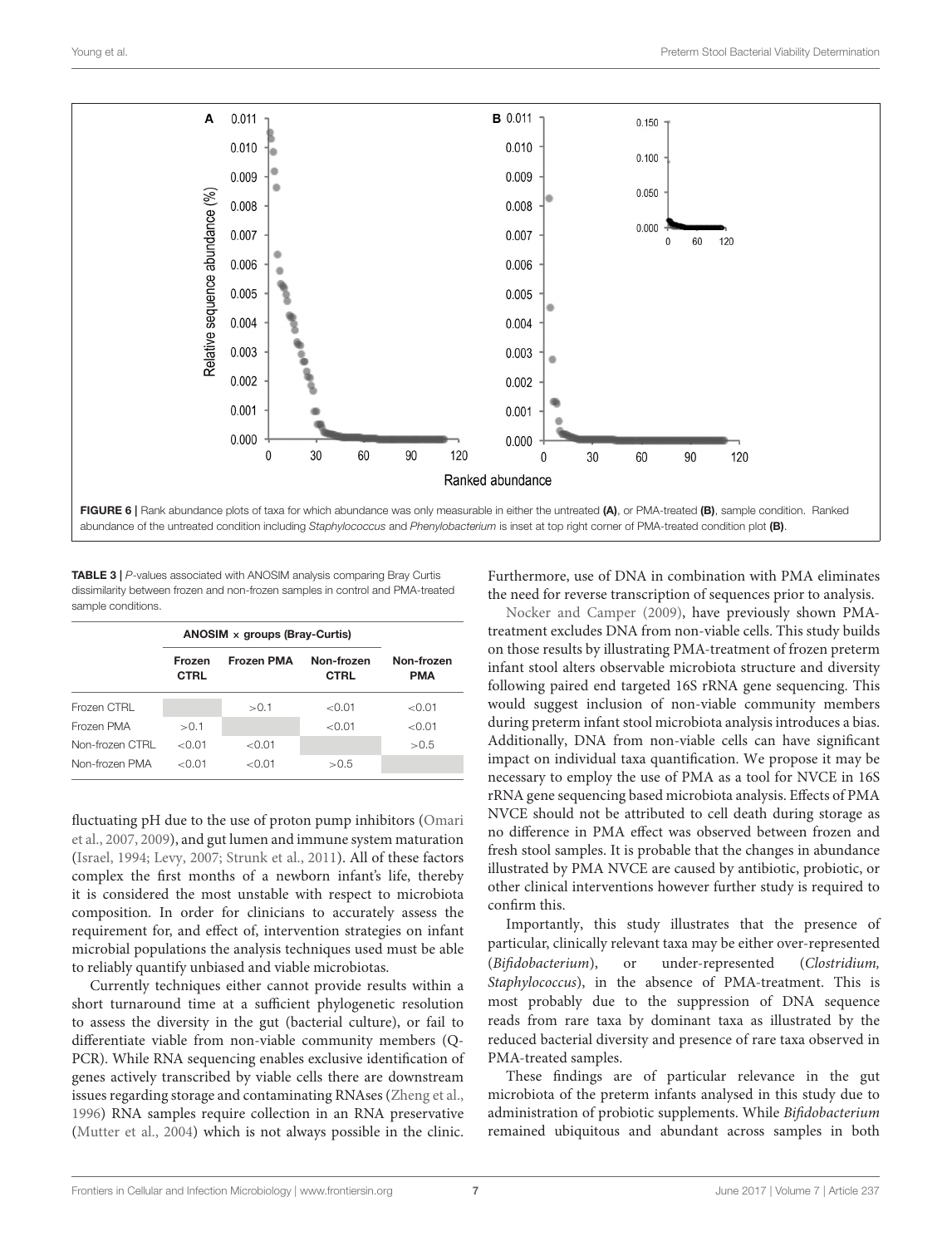treatment conditions it has been shown in several studies [\(Alander et al., 2001;](#page-8-32) [Charbonneau et al., 2013;](#page-8-33) Rattanaprasert et al., [2014\)](#page-9-20) that administered probiotic strains often fail to engraft long-term. This would make PMA treatment extremely important for analysis of future intervention trials of this manner. [Maldonado-Gómez María et al. \(2016\)](#page-8-34), showed that presence of phylogenetically or functionally similar keystone species can prevent engraftment of probiotic strains. The results of this study suggest Bifidobacteria within the probiotics may not maintain viability throughout the entire GI tract; a further possible reason for this failed engraftment. We demonstrate persistent DNA from non-viable Bifidobacteria may conceal the presence of less abundant, transient colonisers with the potential to confound clinical inferences drawn from 16S rRNA gene sequencing data. Further work should compare the functional profiles of the probiotic *Bifidobacterium* strain in Infloran<sup>®</sup> and the bacterial metagenomes of patients administered the supplement as well as investigating the community engraftment potential of the specific probiotic strains administered to patients enrolled in this study.

This study has deliberately selected a pair of twins with good longitudinal sampling to evaluate the effect of PMA treatment on observable microbiota members, however the number of actual samples  $(n = 16)$ , is relatively small and recruitment purely convenience based. In lieu of the individual taxa for which significant changes in abundance are observed in this study may not be replicated in repeated studies, dependant on viable and non-viable taxa abundances. Specifically, Bifidobacterium may not necessarily be observed at significantly altered abundances in microbiota of patients not receiving probiotics or in patients with a greater engraftment potential. Given the key role of Bifidobacteria in preterm gut health, this requires further exploration. We stress that use of PMA need not be limited to that of preterm infant stool but could be applied to any unstable environment where clinical microbiota intervention is employed or in which abundance of community members may be regularly changeable. Further studies may wish to explore the use of such techniques in these environments.

Consideration should be granted that the use of a nested PCR technique represents a potential source of amplification bias in populations of low bacterial load [\(Yu et al., 2015\)](#page-9-21). In contrast, Fan et al. [\(2009\)](#page-8-35), have demonstrated that use of a 25 cycle nested PCR does not significantly affect observable bacterial communities. Moreover, nested PCR was employed in this study to increase the inhibitory capacity of PMA on chelated DNA, rather than increase identifiable sequences.

One possible reason for the widespread disregard of PMA use for NVCE could be the specification of non-viable cells solely as membrane-compromised cells using this method. Contreras et al. [\(2011\)](#page-8-36), describe membrane integrity as a "conservative parameter" for viability identification, explaining inability to culture bacteria occurs sooner than membrane denaturation in heat-killed cells. We propose conservative NVCE is more appealing in this clinical context than nihil NVCE, in which nonviable DNA persists and can bias results or exaggerated NVCE, where community members may be excluded from analysis while still viable.

This study represents the first time PMA-treatment has been combined with paired end targeted 16S rRNA gene sequence analysis of a gut microbiota using the methods described by [Kozich et al. \(2013\)](#page-8-20). Future research should focus on validation of this method of analysis in a larger sample cohort to include greater inter-sample microbiota variation. Analysis of probiotic and commensal bacterial viability throughout the preterm infant GI tract would be another logical progression from this work.

### ETHICS STATEMENT

This study was carried out in accordance with the recommendations of "NRES Committee North East – Newcastle & North Tyneside 2" with written informed consent from all subjects. All subjects gave written informed consent in accordance with the Declaration of Helsinki. The protocol was approved by the "NRES Committee North East – Newcastle & North Tyneside 2."

## AUTHOR CONTRIBUTIONS

GY, Cv, and CL conceived the study. NE and JB collected samples and clinical data. GY designed the study and performed the experiments. DS ran the sequencing. GY, Cv, ES, and SC analysed the data. GY, DS, and Cv wrote the paper. All authors proof read and approved the paper prior to submission.

## FUNDING

This work was supported by Northumbria University [grant number 10031605/2 awarded to GY].

## ACKNOWLEDGMENTS

The authors would like to acknowledge the work of the clinical staff of the neonatal intensive care unit at the Royal Victoria Infirmary, Newcastle for collection and storage of samples. Particular thanks go to Julie Groombridge, the research nurse at the RVI NICU for organisation and sample labelling. Further personal acknowledgement must be given to Dr. Andrew Nelson, Northumbria University, for being a great antagonist: challenging and questioning the findings; to help improve the validity of the research. Sequencing of the 16S rRNA gene was performed by the NUOMICS sequencing service.

#### SUPPLEMENTARY MATERIAL

The Supplementary Material for this article can be found [online at: http://journal.frontiersin.org/article/10.3389/fcimb.](http://journal.frontiersin.org/article/10.3389/fcimb.2017.00237/full#supplementary-material) 2017.00237/full#supplementary-material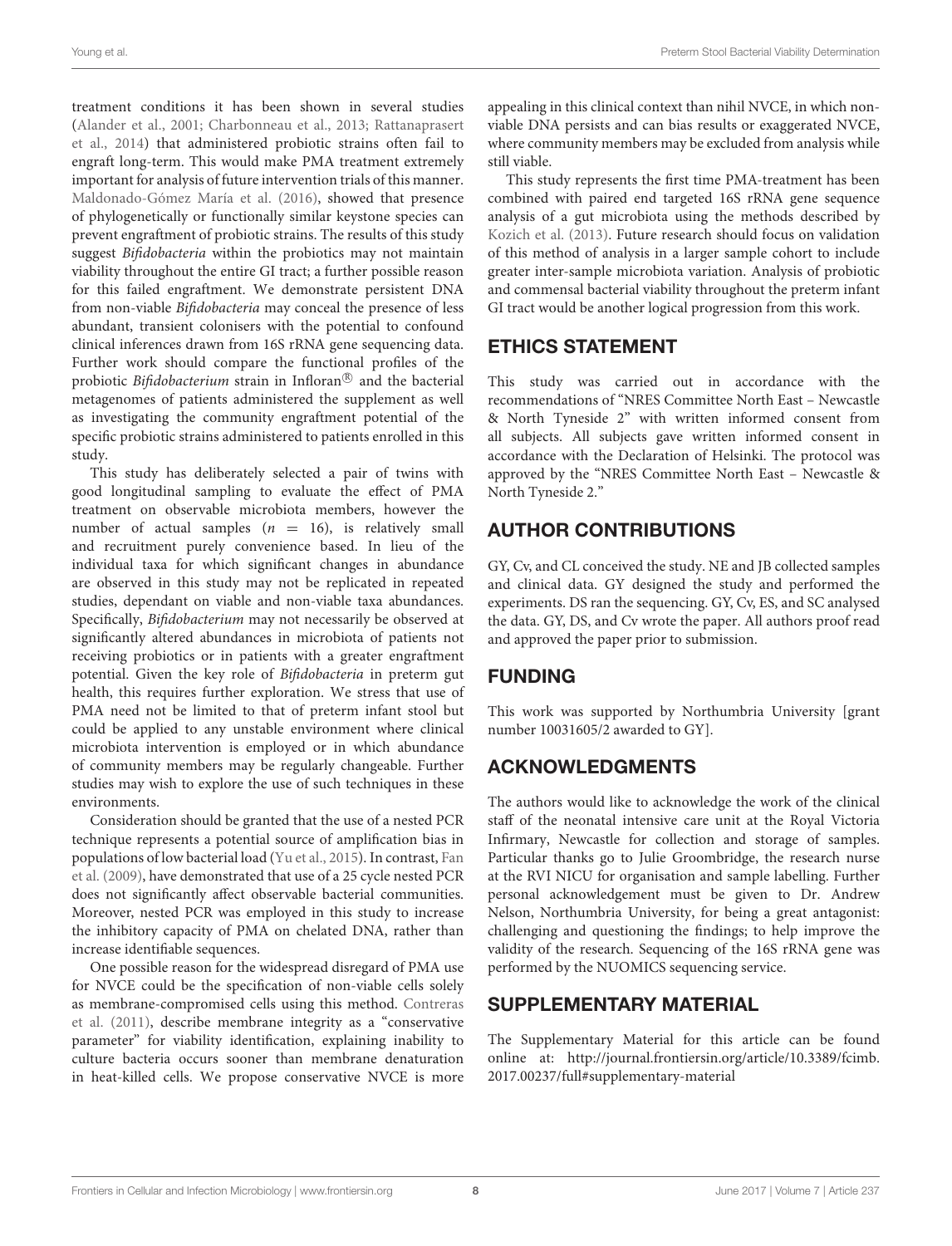**REFERENCES** 

- <span id="page-8-32"></span>Alander, M., Matto, J., Kneifel, W., Johansson, M., Kogler, B., Crittenden, R., et al. (2001). Effect of galacto-oligosaccharide supplementation on human faecal microflora and on survival and persistence of Bifidobacterium lactis Bb-12 in the gastrointestinal tract. Int. Dairy J. 11, 817–825. doi: [10.1016/S0958-6946\(01\)00100-5](https://doi.org/10.1016/S0958-6946(01)00100-5)
- <span id="page-8-28"></span>AlFaleh, K., and Anabrees, J. (2014). Probiotics for prevention of necrotizing enterocolitis in preterm infants. Cochrane Database Syst. Rev. 4, 16:CD005496. doi: [10.1002/14651858.CD005496](https://doi.org/10.1002/14651858.CD005496)
- <span id="page-8-14"></span>Bae, S. W., and Wuertz, S. (2009). Discrimination of viable and dead fecal bacteroidales bacteria by quantitative PCR with propidium monoazide. Appl. Environ. Microbiol. [75, 2940–2944. doi: 10.1128/AEM.013](https://doi.org/10.1128/AEM.01333-08) 33-08
- <span id="page-8-21"></span>Banihashemi, A., Van Dyke, M. I., and Huck, P. M. (2012). Longamplicon propidium monoazide-PCR enumeration assay to detect viable Campylobacter and Salmonella. J. Appl. Microbiol. 113, 863–873. doi: [10.1111/j.1365-2672.2012.05382.x](https://doi.org/10.1111/j.1365-2672.2012.05382.x)
- <span id="page-8-11"></span>Bergstrom, A., Skov, T. H., Bahl, M. I., Roager, H. M., Christensen, L. B., Ejlerskov, K. T., et al. (2014). Establishment of intestinal microbiota during early life: a longitudinal, explorative study of a large cohort of danish infants. Appl. Environ. Microbiol. 80, 2889–2900. doi: [10.1128/AEM.00342-14](https://doi.org/10.1128/AEM.00342-14)
- <span id="page-8-4"></span>Boccia, D., Stolfi, I., Lana, S., and Moro, M. L. (2001). Nosocomial necrotising enterocolitis outbreaks: epidemiology and control measures. Eur. J. Pediatr. 160, 385–391. doi: [10.1007/s004310100749](https://doi.org/10.1007/s004310100749)
- <span id="page-8-25"></span>Borenstein, M., Hedges, L. V., Higgins, J. P. T., and Rothstein, H. R. (2009). How a Meta-Analysis Works. Chichester: John Wiley & Sons, Ltd.
- <span id="page-8-6"></span>Caporaso, J. G., Lauber, C. L., Walters, W. A., Berg-Lyons, D., Huntley, J., Fierer, N., et al. (2012). Ultra-high-throughput microbial community analysis on the Illumina HiSeq and MiSeq platforms. ISME J. 6, 1621–1624. doi: [10.1038/ismej.2012.8](https://doi.org/10.1038/ismej.2012.8)
- <span id="page-8-23"></span>Caporaso, J. G., Lauber, C. L., Walters, W. A., Berg-Lyons, D., Lozupone, C. A., Turnbaugh, P. J., et al. (2011). Global patterns of 16S rRNA diversity at a depth of millions of sequences per sample. Proc. Natl. Acad. Sci. U.S.A. 108, 4516–4522. doi: [10.1073/pnas.1000080107](https://doi.org/10.1073/pnas.1000080107)
- <span id="page-8-33"></span>Charbonneau, D., Gibb, R. D., and Quigley, E. M. (2013). Fecal excretion of Bifidobacterium infantis 35624 and changes in fecal microbiota after eight weeks of oral supplementation with encapsulated probiotic. Gut. Microbes 4, 201–211. doi: [10.4161/gmic.24196](https://doi.org/10.4161/gmic.24196)
- <span id="page-8-36"></span>Contreras, P. J., Urrutia, H., Sossa, K., and Nocker, A. (2011). Effect of PCR amplicon length on suppressing signals from membrane-compromised cells by propidium monoazide treatment. J. Microbiol. Methods 87, 89–95. doi: [10.1016/j.mimet.2011.07.016](https://doi.org/10.1016/j.mimet.2011.07.016)
- <span id="page-8-27"></span>Craft, A. P., Finer, N. N., and Barrington, K. J. (2000). Vancomycin for prophylaxis against sepsis in preterm neonates. Cochrane Database Syst. Rev. 2:CD001971. doi: [10.1002/14651858.CD001971](https://doi.org/10.1002/14651858.CD001971)
- <span id="page-8-35"></span>Fan, Z.-Y., Li, X.-R., Mao, D.-P., Zhu, G.-F., Wang, S.-Y., and Quan, Z.-X. (2009). Could nested PCR be applicable for the study of microbial diversity? World J. Microbiol. Biotechnol. [25, 1447–1452. doi: 10.1007/s11274-009-](https://doi.org/10.1007/s11274-009-0033-3) 0033-3
- <span id="page-8-2"></span>Fanaro, S. (2013). Feeding intolerance in the preterm infant. Early Hum. Dev. 89(Suppl. 2), S13–S20. doi: [10.1016/j.earlhumdev.2013.07.013](https://doi.org/10.1016/j.earlhumdev.2013.07.013)
- <span id="page-8-15"></span>Fujimoto, J., and Watanabe, K. (2013). Quantitative detection of viable Bifidobacterium bifidum BF-1 Cells in human feces by using propidium monoazide and strain-specific primers. Appl. Environ. Microbiol. 79, 2182–2188. doi: [10.1128/AEM.03294-12](https://doi.org/10.1128/AEM.03294-12)
- <span id="page-8-3"></span>Gregory, K. E., Deforge, C. E., Natale, K. M., Phillips, M., and Van Marter, L. J. (2011). Necrotizing enterocolitis in the premature infant: neonatal nursing assessment, disease pathogenesis, and clinical presentation. Adv. Neonatal Care 11, 155–164. doi: [10.1097/ANC.0b013e31821baaf4](https://doi.org/10.1097/ANC.0b013e31821baaf4)
- <span id="page-8-1"></span>Halpern, M. D., and Denning, P. W. (2015). The role of intestinal epithelial barrier function in the development of NEC. Tissue Barriers 3:e1000707. doi: [10.1080/21688370.2014.1000707](https://doi.org/10.1080/21688370.2014.1000707)
- <span id="page-8-26"></span>Hammer, Ø., Harper, D. A. T., and Ryan, P. D. (2001). "Past: Paleontological Statistics Software Package for education and data analysis," in Palaeontologia Electronica, Vol. 4, 9. Available online at: [http://palaeo-electronica.org/2001\\_1/](http://palaeo-electronica.org/2001_1/past/issue1_01.htm) [past/issue1\\_01.htm](http://palaeo-electronica.org/2001_1/past/issue1_01.htm)
- <span id="page-8-5"></span>Hoy, C. M., Wood, C. M., Hawkey, P. M., and Puntis, J. W. L. (2000). Duodenal microflora in very-low-birth weight neonates and relation to necrotizing enterocolitis. J. Clin. Microbiol. 38, 4539–4547. Available online at: [https://www.scopus.com/record/display.uri?eid=2-s2.0-0034460430&origin=](https://www.scopus.com/record/display.uri?eid=2-s2.0-0034460430&origin=inward&txGid=A4A23F490D36796B4CB5E0ED1D87F2CE.wsnAw8kcdt7IPYLO0V48gA%3a1) [inward&txGid=A4A23F490D36796B4CB5E0ED1D87F2CE.wsnAw8kcdt7IPY](https://www.scopus.com/record/display.uri?eid=2-s2.0-0034460430&origin=inward&txGid=A4A23F490D36796B4CB5E0ED1D87F2CE.wsnAw8kcdt7IPYLO0V48gA%3a1) [LO0V48gA%3a1](https://www.scopus.com/record/display.uri?eid=2-s2.0-0034460430&origin=inward&txGid=A4A23F490D36796B4CB5E0ED1D87F2CE.wsnAw8kcdt7IPYLO0V48gA%3a1)
- <span id="page-8-30"></span>Israel, E. J. (1994). Neonatal necrotizing enterocolitis, a disease of the immature intestinal Mucosal Barrier. Acta Paediatr. 83, 27–32. doi: [10.1111/j.1651-2227.1994.tb13238.x](https://doi.org/10.1111/j.1651-2227.1994.tb13238.x)
- <span id="page-8-10"></span>Koenig, J. E., Spor, A., Scalfone, N., Fricker, A. D., Stombaugh, J., Knight, R., et al. (2011). Succession of microbial consortia in the developing infant gut microbiome. Proc. Natl. Acad. Sci. U.S.A. 108, 4578–4585. doi: [10.1073/pnas.1000081107](https://doi.org/10.1073/pnas.1000081107)
- <span id="page-8-20"></span>Kozich, J. J., Westcott, S. L., Baxter, N. T., Highlander, S. K., and Schloss, P. D. (2013). Development of a dual-index sequencing strategy and curation pipeline for analyzing amplicon sequence data on the MiSeq illumina sequencing platform. Appl. Environ. Microbiol. 79, 5112–5120. doi: [10.1128/AEM.01043-13](https://doi.org/10.1128/AEM.01043-13)
- <span id="page-8-22"></span>Lane, D. J. (1991). "16S/23S rRNA sequencing," in Nucleic Acid Techniques in Bacterial Systematics, eds E. Stackebrandt and M Goodfellow (Chichester, UK: John Wiley & Sons), 115–175.
- <span id="page-8-7"></span>Leff, L. G., Dana, J. R., McArthur, J. V., and Shimkets, L. J. (1995). Comparison of methods of DNA extraction from stream sediments. Appl. Environ. Microbiol. 61, 1141–1143.
- <span id="page-8-0"></span>Levy, O. (2007). Innate immunity of the newborn: basic mechanisms and clinical correlates. Nat. Rev. Immunol. 7, 379–390. doi: [10.1038/nri2075](https://doi.org/10.1038/nri2075)
- <span id="page-8-18"></span>Mai, V., Young, C. M., Ukhanova, M., Wang, X. Y., Sun, Y. J., Casella, G., et al. (2011). Fecal microbiota in premature infants prior to necrotizing Enterocolitis. PLoS ONE 6:e20647. doi: [10.1371/journal.pone.0020647](https://doi.org/10.1371/journal.pone.0020647)
- <span id="page-8-34"></span>Maldonado-Gómez María, X., Martínez, I., Bottacini, F., O'Callaghan, A., Ventura, M., van Sinderen, D., et al. (2016). Stable engraftment of Bifidobacterium longum AH1206 in the human gut depends on individualized features of the resident microbiome. Cell Host Microbe 4, 515–526. doi: [10.1016/j.chom.2016.09.001](https://doi.org/10.1016/j.chom.2016.09.001)
- <span id="page-8-19"></span>McMurty, V. E., Gupta, R. W., Tran, L., Blanchard, E. E., Penn, D., Taylor, C. M., et al. (2015). Bacterial diversity and Clostridia abundance decrease with increasing severity of necrotizing enterocolitis. Microbiome 3, 11. doi: [10.1186/s40168-015-0075-8](https://doi.org/10.1186/s40168-015-0075-8)
- <span id="page-8-17"></span>Mshvildadze, M., Neu, J., Shuster, J., Theriaque, D., Li, N., and Mai, V. (2010). Intestinal microbial ecology in premature infants assessed with non–culturebased techniques. J. Pediatr. 156, 20–25. doi: [10.1016/j.jpeds.2009.06.063](https://doi.org/10.1016/j.jpeds.2009.06.063)
- <span id="page-8-31"></span>Mutter, G. L., Zahrieh, D., Liu, C., Neuberg, D., Finkelstein, D., Baker, H. E., et al. (2004). Comparison of frozen and RNALater solid tissue storage methods for use in RNA expression microarrays. BMC Gen. 5:88. doi: [10.1186/1471-2164-5-88](https://doi.org/10.1186/1471-2164-5-88)
- <span id="page-8-16"></span>Nguyen, L. D. N., Deschaght, P., Merlin, S., Loywick, A., Audebert, C., Van Daele, S., et al. (2016). Effects of Propidium Monoazide (PMA) treatment on mycobiome and bacteriome analysis of cystic fibrosis airways during exacerbation. PLoS ONE 11:e0168860. doi: [10.1371/journal.pone.0168860](https://doi.org/10.1371/journal.pone.0168860)
- <span id="page-8-9"></span>Nocker, A., and Camper, A. K. (2009). Novel approaches toward preferential detection of viable cells using nucleic acid amplification techniques. FEMS Microbiol. Lett. [291, 137–142. doi: 10.1111/j.1574-6968.2008.](https://doi.org/10.1111/j.1574-6968.2008.01429.x) 01429.x
- <span id="page-8-8"></span>Nocker, A., Cheung, C. Y., and Camper, A. K. (2006). Comparison of propidium monoazide with ethidium monoazide for differentiation of live vs. dead bacteria by selective removal of DNA from dead cells. J. Microbiol. Methods 67, 310–320. doi: [10.1016/j.mimet.2006.04.015](https://doi.org/10.1016/j.mimet.2006.04.015)
- <span id="page-8-13"></span>Nocker, A., Richter-Heitmann, T., Montijn, R., Schuren, F., and Kort, R. (2010). Discrimination between live and dead cells in bacterial communities from environmental water samples analyzed by 454 pyrosequencing. Int. Microbiol. 13, 59–65. doi: [10.2436/20.1501.01.111](https://doi.org/10.2436/20.1501.01.111)
- <span id="page-8-12"></span>Nocker, A., Sossa-Fernandez, P., Burr, M. D., and Camper, A. K. (2007). Use of propidium monoazide for live/dead distinction in microbial ecology. Appl. Environ. Microbiol. 73, 5111–5117. doi: [10.1128/AEM.02987-06](https://doi.org/10.1128/AEM.02987-06)
- <span id="page-8-24"></span>Oksanen, J., Guillaume Blanchet, F., Kindt, R., Legendre, P., Minchin, P. R., O'Hara, R. B., et al. (2015). vegan: Community Ecology Package.
- <span id="page-8-29"></span>Omari, T. I., Haslam, R. R., Lundborg, P., and Davidson, G. P. (2007). Effect of omeprazole on acid gastroesophageal reflux and gastric acidity in preterm